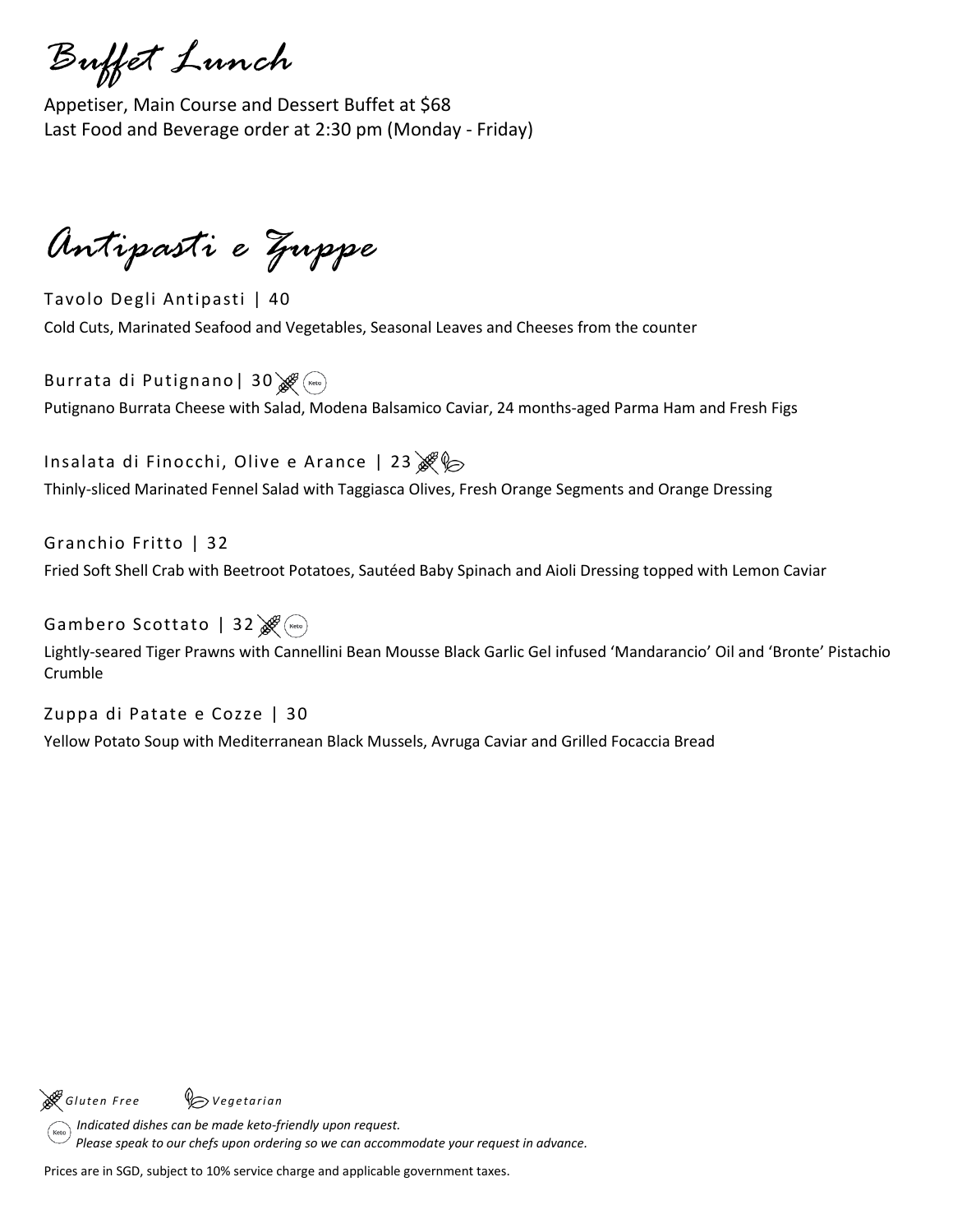*Pasta e Risotto*

#### Spaghettoni alla Carbonara e Tartufo | 38

Spaghettoni Pasta with Crispy Pork Guanciale, Black Pepper, Parmesan, Black Truffle and Egg Yolk Sauce

Wagyu Beef Lasagna | 34 Basilico's Signature Lasagna with 12-hour Slow-cooked Wagyu Beef Ragout and Fontina Cheese Fondue

Risotto alla Pugliese | 40

1 Year-aged Acquerello Rice cooked in Fish Brodetto with Lobster, Scallops, Tiger Prawns, Prosecco and Green Asparagus

Ravioli di Ricotta e Spinaci | 35 $\diamond$ 

Ricotta and Spinach stuffed Ravioli tossed in Brown Occelli Butter and Sage Sauce infused with Norcia Black Truffle and Toasted Piedmont Hazelnuts

Tagliolini al Granchio | 45

Egg Tagliolini Pasta tossed in Slow-cooked Crab Ragout with Fresh Datterini Tomatoes, Amalfi Lemon Zest and Crustacean Reduction

Spaghettoni alla Amatriciana | 36 Spaghettoni Pasta tossed in Crispy Pork Guanciale and San Marzano Tomato Sauce with Pecorino Romano DOP Cheese

Fregola allo Scoglio | 38

Traditional Sardinian Fregola Pasta tossed in Mediterranean Seafood San Marzano Tomato Sauce, Vermentino Wine and Fresh Basil

'<br>Gluten Free <sup>V</sup>ovegetarian

 *Indicated dishes can be made keto-friendly upon request.*

 *Please speak to our chefs upon ordering so we can accommodate your request in advance.*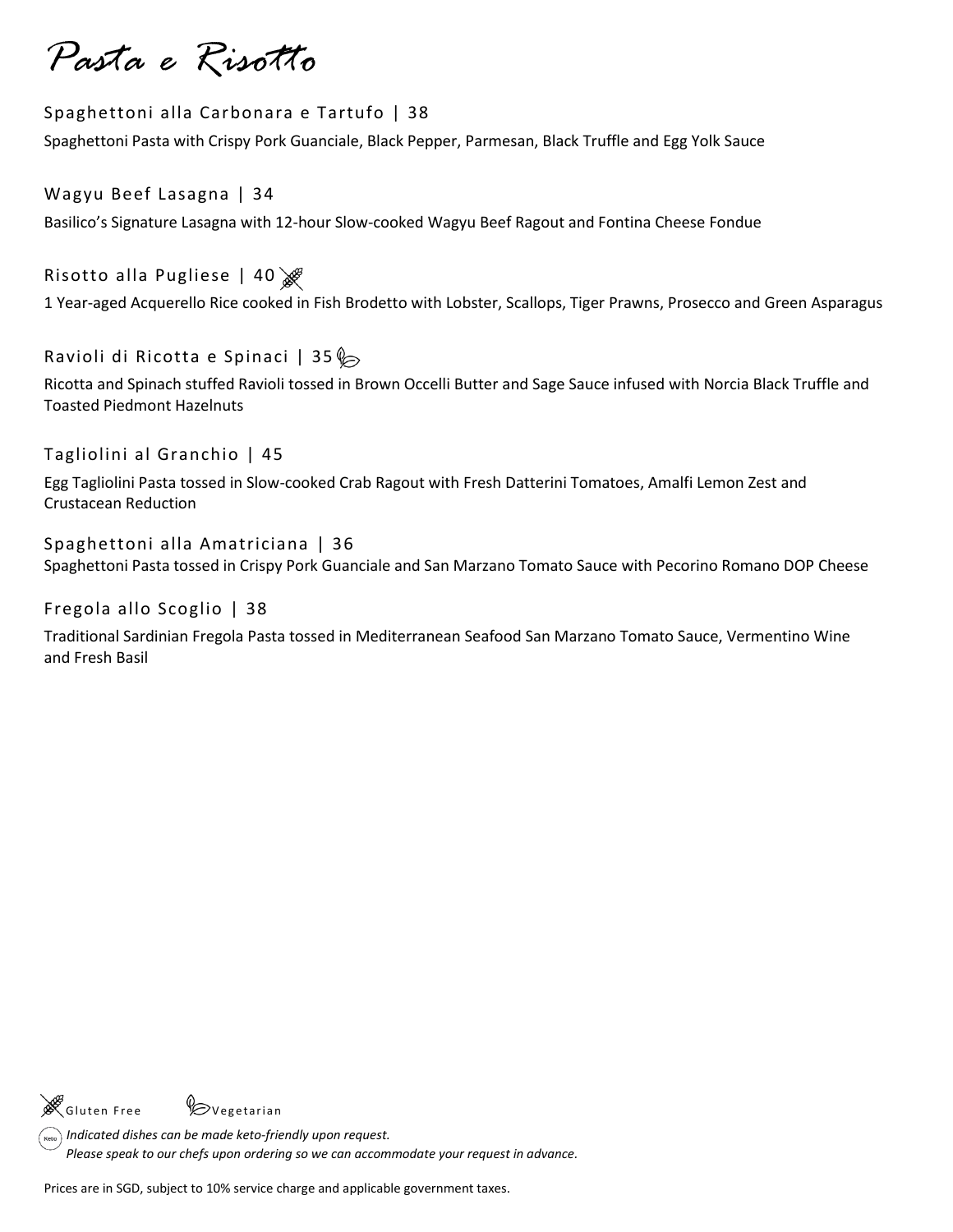*Pesci e Carni*

Zuppa di Pesce | 40<sup>8</sup> Southern Italian-style Seafood Stew with Sea Bass, Salmon, Mussels, Prawns, Scallops, Squid, Olives, Basil and Capers

Tentacolo di Polipo | 44 Grilled Mediterranean Octopus Tentacle with Haricot Beans, Potato and Ligurian Basil Pesto

Pesce Spada alla Siciliana | 39

Roasted Swordfish Cooked in San Marzano Tomato Sauce with Olives, Capers, Sun Dried Tomato, Chardonnay Wine and Pine Nuts

Bistecca di Manzo | 45

Grass-fed Angus Beef Ribeye Tagliata with Baby Rocket Salad, Marinated Cherry Tomatoes and Grana Padano Shavings

### Bombette alla Locorotondese | 45  $($

Wagyu Beef stuffed with Smoked Scamorza Cheese, Smoked Carrot Cream, Sautéed Kale, Jerusalem Artichoke Chips and Primitivo Wine Sauce

Stinco Agnello | 45

8-Hour Slow-cooked Lamb Shank with Mashed Potatoes, Fried Artichoke, Grilled Asparagus and Red Wine Sauce

*Sharing*

Aragosta | 108 (about 450g) (Keto)

Baked Live Whole Lobster with Occelli Butter, Garlic, Chives and Vermentino Wine served with Fresh Truffle, Truffle Fries, Baby Rocket Salad and Marinated Cherry Tomatoes

Fiorentina | 198 (about 1kg)  $\mathscr{B}$  (keto)

Charcoal-grilled 150 days Grass-fed Angus Beef T-Bone Steak with Marinated Seasonal Vegetables, Herbs and Black Garlic Roasted Baby Potatoes

 $\mathscr{E}_{\mathsf{Gluten\,Free}}$  Vegetarian

*Indicated dishes can be made keto-friendly upon request. Please speak to our chefs upon ordering so we can accommodate your request in advance.*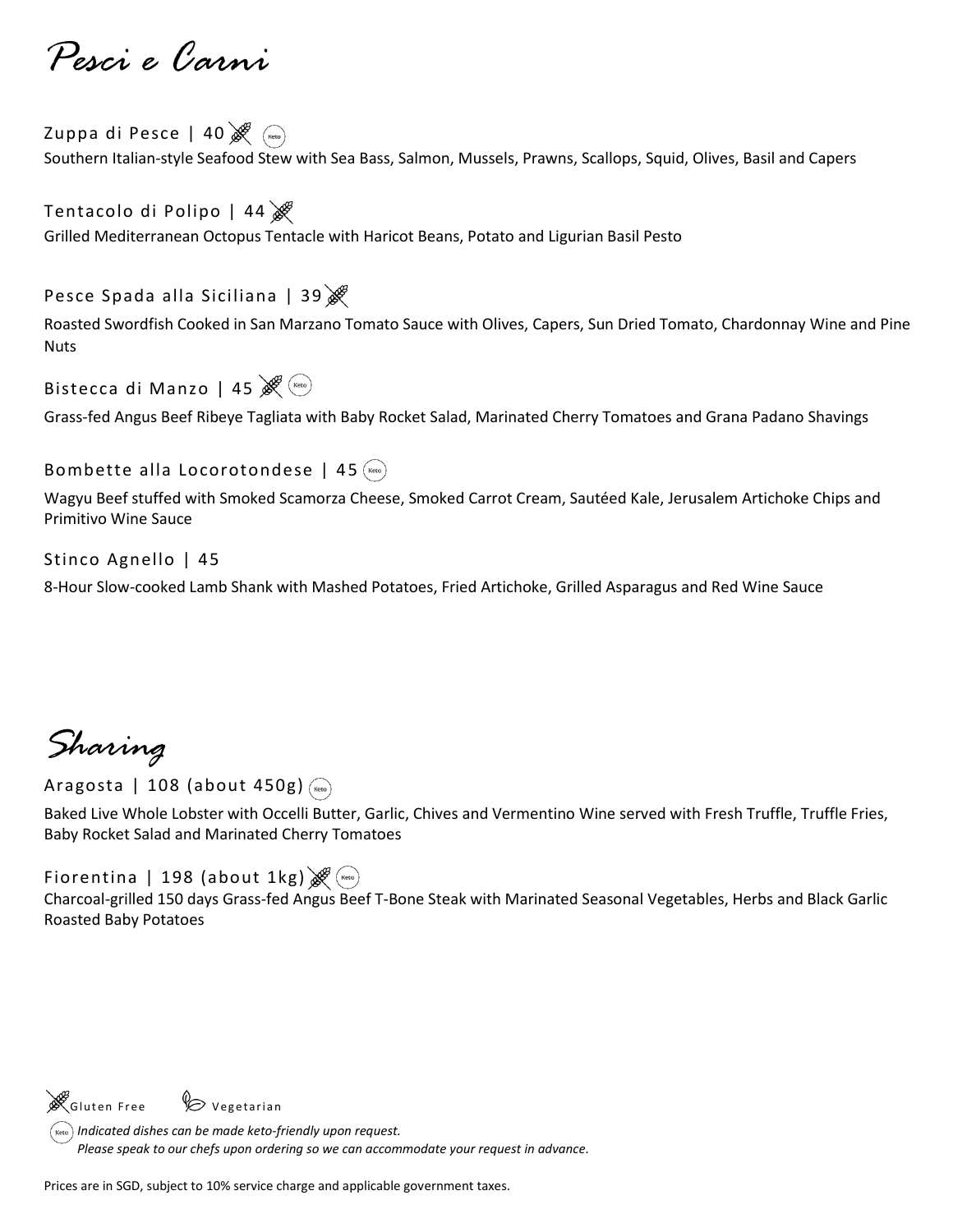*Pizza*

Focaccina con Tartufo Nero e Robiola | 36 $\%$ Oven-baked Focaccia with Black Summer Truffle and Three Milk Robiola Cheese

## Pizza Ortolana | 31  $\&$

Pizza with San Marzano Tomato Base topped with Zucchini, Eggplant, Bell Peppers and Burrata Cheese

Pizza Diavola | 29 Pizza with San Marzano Tomato Base, Mozzarella Cheese, Spicy Pork Salami, Calabrian Chilli and Oregano

Pizza con Prosciutto Crudo, Rucola e Parmigiano | 31 Pizza with San Marzano Tomato Base and Mozzarella Cheese topped with Parma Ham, Arugula and Parmesan Cheese

### Pizza Margherita | 26  $\triangleright$

Traditional Neapolitan Pizza with San Marzano Tomato Base, Mozzarella Cheese and Fresh Basil Leaves

Pizza Bianca Stracciatella e Mortadella e Rucola | 35 Focaccia Style Pizza with Fresh Stracciatella, Pistachio Pork Mortadella DOP and Rocket Salad



*Indicated dishes can be made keto-friendly upon request. Please speak to our chefs upon ordering so we can accommodate your request in advance.*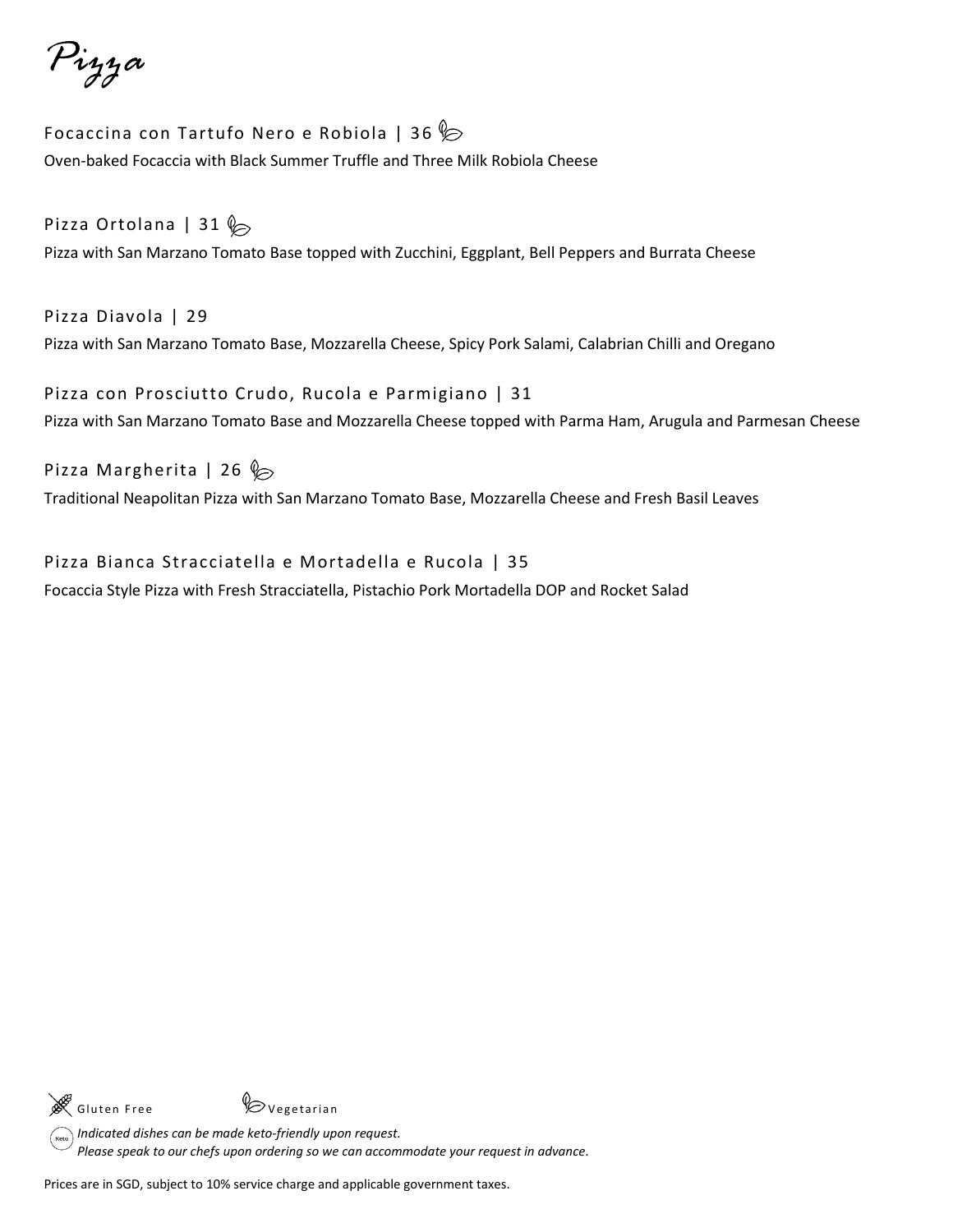*Local Favourites*

Singapore Laksa | 24 Rice Vermicelli with Prawns, Fish Cake, Dried Bean Curd and Bean Sprouts in Spicy Coconut Broth

Yee Pin Mei Fun | 24 Regent Singapore's Signature Rice Vermicelli Soup with Sliced Freshwater Fish

Famous Singapore Chicken Rice | 27 Choice of Steamed or Roasted Chicken served with Chicken Rice, Cucumbers, Tomatoes and Chicken Broth

Singapore Hokkien Noodle | 25 Combination of Wok-fried Egg Noodles and Rice Noodles with Squid, Prawns, Pork Belly, Chives and Bean Sprouts

Gluten Free (Cale Vegetarian

*Indicated dishes can be made keto-friendly upon request. Please speak to our chefs upon ordering so we can accommodate your request in advance.*